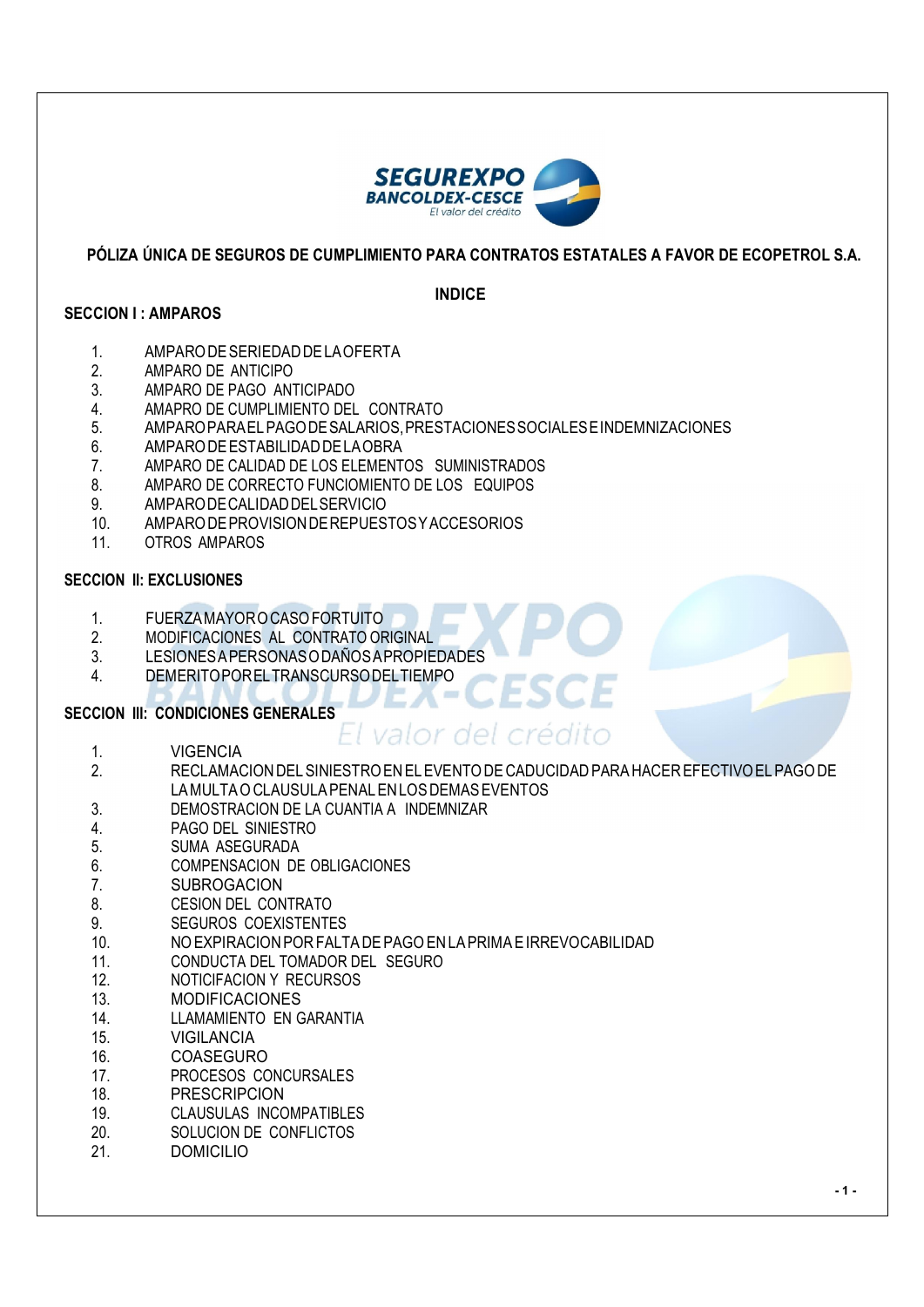

# POLIZAUNICADESEGURODECUMPLIMIENTOPARACONTRATOSESTATALES ENFAVOR DEECOPETROL

SEGUREXPO DE COLOMBIAS.A. SOCIEDADLEGALMENTEESTABLECIDAENCOLOMBIAYDEBIDAMENTEAUTORIZADA POR LA SUPERINTENDENCIA FINANCIERA PARA OPERAR EN EL PAÍS, LA CUAL EN LO SUCESIVO SE DENOMINARÁ LA ASEGURADORA, OTORGA A FAVOR DE ECOPETROL S.A., QUE EN LO SUCESIVO SE DENOMINARÁ ECOPETROL, ENTIDAD ASEGURADA Y BENEFICIARIA, LOS AMPAROS ESPECIFICADOS EN LA CARÁTULA DE ESTA PÓLIZA CON SUJECIÓN, EN SU ALCANCE Y CONTENIDO, A LAS CONDICIONES GENERALES Y PARTICULARES DE LA MISMA Y SIN EXCEDER EL CORRESPONDIENTE VALOR ASEGURADO, DE ACUERDO CON LO ESTABLECIDO EN EL ARTÍCULO 1079 DEL CÓDIGO DE COMERCIO, SEGÚN LAS DEFINICIONES Y ALCANCE QUE DE LOS RESPECTIVOS AMPAROS A CONTINUACIÓN SE ESTIPULAN:

# SECCIÓN I. AMPAROS

# 1. AMPARO DESERIEDAD DELA OFERTA

MEDIANTE ESTE AMPARO SE CUBRE A ECOPETROL CONTRA LOS PERJUICIOS PATRIMONIALES QUE LE CAUSE EL PROPONENTE POR RAZÓN DELINCUMPLIMIENTO A ÉLIMPUTABLE UNA VEZ ADJUDICADO EL CONTRATO OBJETO DE LAS PROPUESTA, DE CUALQUIERA DE LAS OBLIGACIONES Y REQUISITOS NECESARIOS PARA LA CELEBRACIÓN. PERFECCIONAMIENTO E INICIO DE LA EJECUCIÓN DEL MISMO Y MÁS CONCRETAMENTE POR RAZÓN DEL INCUMPLIMIENTO DELAS OBLIGACIONES DE CELEBRAR YPERFECCIONAR EL CONTRATO EN LOSTÉRMINOSENQUE HUBIERE SIDO PRESENTADA LA OFERTA Y DE OTORGAR EN DEBIDA FORMA LAS PÓLIZAS DE SEGURO DE CUMPLIMIENTO O GARANTIAS BANCARIAS REQUERIDAS PARA GARANTIZAR EL CUMPLIMIENTO DEL MISMO. TODO ELLO, DE CONFORMIDAD CON LOS PARÁMETROS PREVISTOS EN EL PROCESO DE SELECCIÓN Y EN LAS DEMÁS CONDICIONES EXIGIDAS POR ECOPETROL.

LA SUMA ASEGURADA ESTABLECIDA PARA EL AMPARO DE SERIEDAD DE LA OFERTA TIENE CARÁCTER PUNITIVO O SANCIONATORIO Y CONSTITUYE POR LO TANTO TASACIÓN ANTICIPADA DE PERJUICIOS.

# 2. AMPARO DE ANTICIPO

MEDIANTE ESTE AMPARO SE GARANTIZA LA DEVOLUCIÓN A ECOPETROL, DE LOS DINEROS O BIENES ENTREGADOS AL CONTRATISTA EN CALIDAD DE ANTICIPO PARA LA EJECUCIÓN DEL CONTRATO Y DE LOS CUALES ÉSTE HUBIESE HECHOUNUSOOAPROPIACIÓNINDEBIDOS.

SE ENTENDERÁ QUE HA EXISTIDO USO O APROPIACIÓN INDEBIDOS DE LOS DINEROS O BIENES ENTREGADOS A TÍTULO DE ANTICIPO, EN EL EVENTO DE QUE TALES DINEROS O BIENES NO HUBIEREN SIDO UTILIZADOS EN AQUELLO PARA LO CUAL FUERON ENTREGADOS, AL INICIO O DURANTE EL DESARROLLO DE LA EJECUCIÓN DEL CONTRATO, LOCUALINCLUYELA NODEVOLUCIÓNCUANDO AELLOHUBIERELUGAR.

ESTE AMPARO NO SE EXTIENDE A CUBRIR EL USO DE LOS DINEROS ENTREGADOS COMO PAGO ANTICIPADO AL CONTRATISTA, RIESGO ESTE QUE TAMBIÉN SE CUBRIRÁ EN LOS EVENTOS A QUE HAYA LUGAR Y SEGÚN SE DEFINE ACONTINUACIÓNENESTAPÓLIZA.

# 3. AMPARO DE PAGO ANTICIPADO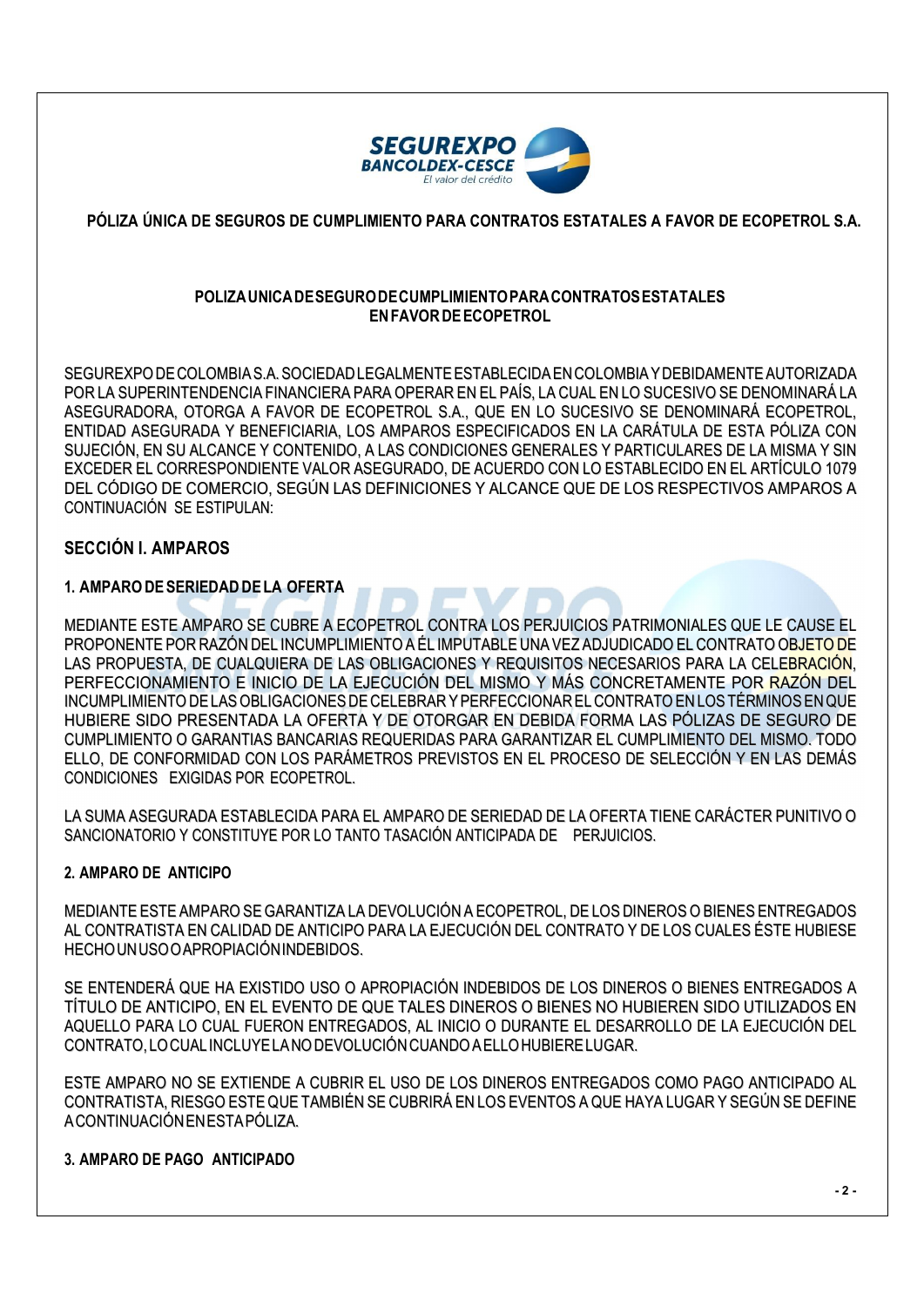

MEDIANTEESTEAMPARO SEGARANTIZALA DEVOLUCIÓN AECOPETROL POR PARTE DEL CONTRATISTA, DELSALDO A SU CARGO, CORRESPONDIENTE A LA DIFERENCIA QUE EXISTIERE, ENTRE LAS SUMAS TOTALES RECIBIDAS POR ÉSTECOMOPAGOANTICIPADOYLASSUMASCORRESPONDIENTESALAPORCIÓNCUMPLIDADELCONTRATO.

EN CONSECUENCIA, SI EL CONTRATO SE HUBIERE CUMPLIDO PARCIALMENTE, LA DEVOLUCIÓN A QUE HABRÍA LUGAR SE LIQUIDARÁ DESCONTANDO DE LAS SUMAS TOTALES ENTREGADAS POR ECOPETROL AL CONTRATISTA A TÍTULO DE PAGO ANTICIPADO, LAS SUMAS CORRESPONDIENTES A LA REMUNERACIÓN O PAGO DE LA PARTE EJECUTADA DEL CONTRATO.

#### 4. AMPARO DE CUMPLIMIENTO DEL CONTRATO

MEDIANTE ESTE AMPARO SE CUBRE A ECOPETROL CONTRA LOS PERJUICIOS PATRIMONIALES, DERIVADOS DEL INCUMPLIMIENTOIMPUTABLEALCONTRATISTA, DECUALQUIERA DELASOBLIGACIONESEMANADASDEL CONTRATO GARANTIZADO.

ESTE AMPARO COMPRENDE LAS MULTAS Y EL VALOR DE LA CLÁUSULA PENAL PECUNIARIA QUE SE HICIERE EFECTIVA. LA INDEMINIZACIÓN TOTAL A QUE HUBIERE LUGAR NO EXCEDERÁ, EN NINGÚN CASO, LA SUMA ASEGURADA ESTABLECIDA PARA EL EFECTO.

#### 5. AMPARO PARA ELPAGO DE SALARIOS,PRESTACIONES SOCIALES E INDEMNIZACIONES

MEDIANTE ESTE AMPARO, AL TENOR DE LO DISPUESTO POR EL ARTÍCULO 34 DEL CÓDIGO SUSTANTIVO DEL TRABAJO, SE CUBRE AECOPETROL CONTRA EL RIESGO DEINCUMPLIMIENTO POR PARTE DEL CONTRATISTA DELAS OBLIGACIONES DE CARÁCTER LABORAL ADQUIRIDAS POR ÉSTE PARA CON EL PERSONAL EMPLEADO EN LA EJECUCIÓNDELCONTRATOOBJETODEAMPAROBAJOESTAPÓLIZA.

LA ASEGURADORA REALIZARÁ LOS PAGOS EN LA MEDIDA EN QUE CADA UNO DE LOS TRABAJADORES ACREDITE SU DERECHO Y EL VALOR ASEGURADO SE IRÁ DISMINUYENDO EN LA MEDIDA EN QUE SE VAYAN EJECUTANDO LOS PAGOS, HASTAAGOTARLO, SI AELLOHUBIERELUGAR.

#### 6. AMPARODEESTABILIDAD DELAOBRA

MEDIANTEESTE AMPARO SE CUBRE A ECOPETROL CONTRALOSPERJUICIOSPATRIMONIALES, GENERADOSPOR EL DETERIORO QUE, EN CONDICIONES NORMALES DE USO, SUFRA CUALQUIERA DE LAS OBRAS CONSTRUIDAS O FABRICADAS COMO OBJETO DEL CONTRATO, POR ACCIONES U OMISIONES IMPUTABLES ALCONTRATISTA, DERIVADOS DE LAS DEFICIENCIAS EN LA EJECUCIÓN Y CUMPLIMIENTO DEL CONTRATO, DETECTADAS CON POSTERIORIDADALATERMINACIÓNYENTREGADEÉSTE.

ESTE AMPARO COMENZARÁ SU VIGENCIA A PARTIR DE LA EXPEDICIÓN DEL ACTA DE ENTREGA DE LA OBRA DEBIDAMENTE TERMINADA, CON LA RESPECTIVA CONSTANCIA DE RECIBO A SATISFACCIÓN POR ECOPETROL.

#### 7. AMPARODECALIDADDELOSELEMENTOSSUMINISTRADOS.

MEDIANTE ESTE AMPARO SE CUBRE A ECOPETROL CONTRA LOS PERJUICIOS PATRIMONIALES, PRODUCIDOS POR EL DETERIORO QUE, EN CONDICIONES NORMALES DE USO, SUFRAN LOS BIENES OBJETO DEL CONTRATO, POR ACCIONESUOMISIONESIMPUTABLESAL CONTRATISTA, DERIVADO DELADEFICIENTE CALIDAD DELOSELEMENTOS, BIENES O EQUIPOS SUMINISTRADOS, DE ACUERDO CON LAS ESPECIFICACIONES TÉCNICAS PACTADAS EN EL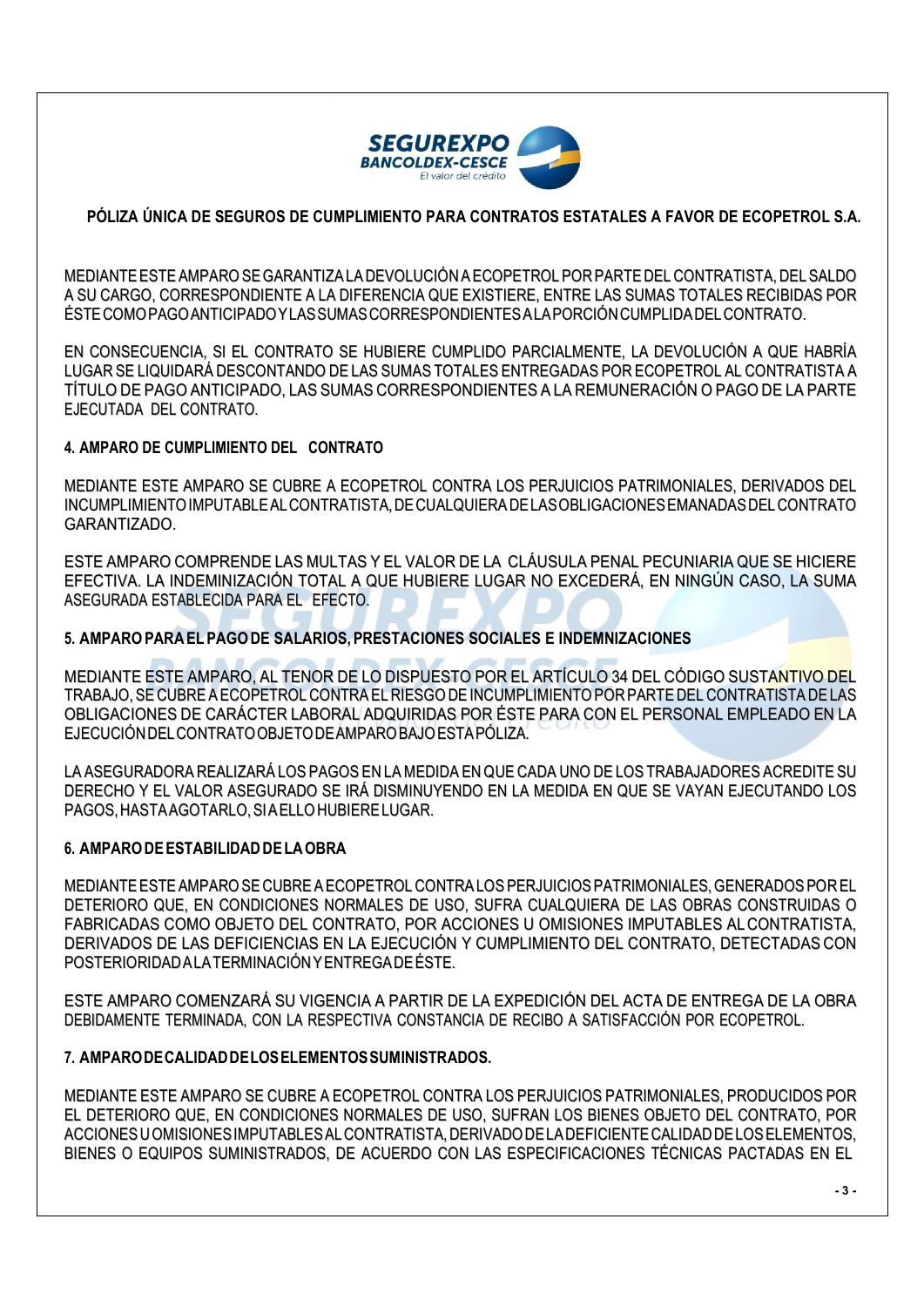

CONTRATO, DETECTADAS CON POSTERIORIDAD A LA TERMINACIÓN DEL CONTRATO Y ENTREGA DE LOS BIENES RESPECTIVOS.

ESTE AMPARO COMENZARÁ SU VIGENCIA A PARTIR DE LA EXPEDICIÓN DEL ACTA DE ENTREGA DE LOS ELEMENTOS SUMINISTRADOS, CON LA RESPECTIVA CONSTANCIA DE RECIBO A SATISFACCIÓN POR ECOPETROL.

# 8. AMPARODECORRECTOFUNCIONAMIENTODELOSEQUIPOS.

MEDIANTE ESTE AMPARO, SE CUBRE A ECOPETROL CONTRA LOS PERJUICIOS PATRIMONIALES, PRODUCIDOS POR LAS DEFICIENCIAS EN EL FUNCIONAMIENTO QUE, EN CONDICIONES NORMALES DE USO, SUFRAN LOS EQUIPOS SUMINISTRADOS O INSTALADOS EN DESARROLLO DEL CONTRATO, POR ACCIONES U OMISIONES IMPUTABLES AL CONTRATISTA, DERIVADOS DELA DEFICIENTE CALIDADOINCORRECTAINSTALACIÓN DELOSMISMOS, DEACUERDO CON LAS ESPECIFICACIONES TÉCNICAS PACTADAS EN EL CONTRATO Y QUE FUEREN DETECTADAS CON POSTERIORIDADALATERMINACIÓNDELCONTRATOYENTREGADELOSEQUIPOSRESPECTIVOS.

ESTE AMPARO COMENZARÁ SU VIGENCIA A PARTIR DE LA EXPEDICIÓN DEL ACTA DE ENTREGA O DE INSTALACIÓN DE LOS EQUIPOS SUMINISTRADOS, CON LA RESPECTIVA CONSTANCIA DE RECIBO A SATISFACCIÓN POR ECOPETROL.

#### 9. AMPARODECALIDADDELSERVICIO.

MEDIANTE ESTE AMPARO, SE CUBRE A ECOPETROL CONTRA LOS PERJUICIOS PATRIMONIALES, IMPUTABLES AL CONTRATISTA, DERIVADOS DEL INCUMPLIMIENTO O DEL DEFICIENTE CUMPLIMIENTO DE LAS ESPECIFICACIONES Y REQUISITOS DEL SERVICIO CONTRATADO POR ECOPETROL, CONFORME A LOS TÉRMINOS YCONDICIONES DEFINIDOS EN EL CONTRATO GARANTIZADOIDENTIFICADO EN LAS CONDICIONES PARTICULARES DESCRITASEN LA CARATULADEESTAPÓLIZA.

ESTE AMPARO COMENZARÁ SU VIGENCIA A PARTIR DEL ACTA DE ENTREGA DEL SERVICIO CONTRATADO CON LA RESPECTIVA CONSTANCIA DE RECIBO A SATISFACCIÓN POR ECOPETROL

# 10. AMPARODEPROVISIÓNDEREPUESTOSYACCESORIOS.

MEDIANTE ESTE AMPARO, SE CUBRE A ECOPETROL CONTRA LOS PERJUICIOS PATRIMONIALES, IMPUTABLES AL CONTRATISTA, DERIVADOS DEL INCUMPLIMIENTO EN EL SUMINISTRO DE REPUESTOS Y ACCESORIOS, DE CONFORMIDAD CON LO PREVISTO EN EL CONTRATO.

ESTE AMPARO COMENZARÁ SU VIGENCIA A PARTIR DEL ACTA DE TERMINACIÓN DEL CONTRATO CON LA RESPECTIVA CONSTANCIA DE RECIBO A SATISFACCIÓN POR ECOPETROL

#### 11. OTROS AMPAROS.

LA ASEGURADORA OTORGARÁ A ECOPETROL LOS DEMÁS AMPAROS QUE SE DETERMINEN Y DEFINAN EN LA CARÁTULA O EN LOS ANEXOS QUE SEEXPIDAN A LA PRESENTEPÓLIZA.

PARÁGRAFO. LOS AMPAROS RELACIONADOS CON ANTERIORIDAD SON INDEPENDIENTES UNOS DE OTROS TANTO EN CUANTO HACE REFERENCIA A LAS COBERTURAS QUE OTORGAN, COMO EN CUANTO RESPECTA A LOS VALORES ASEGURADOS. LOSMISMOSSON, PORLOTANTO, EXCLUYENTESENTRESÍ YNO ACUMULABLES.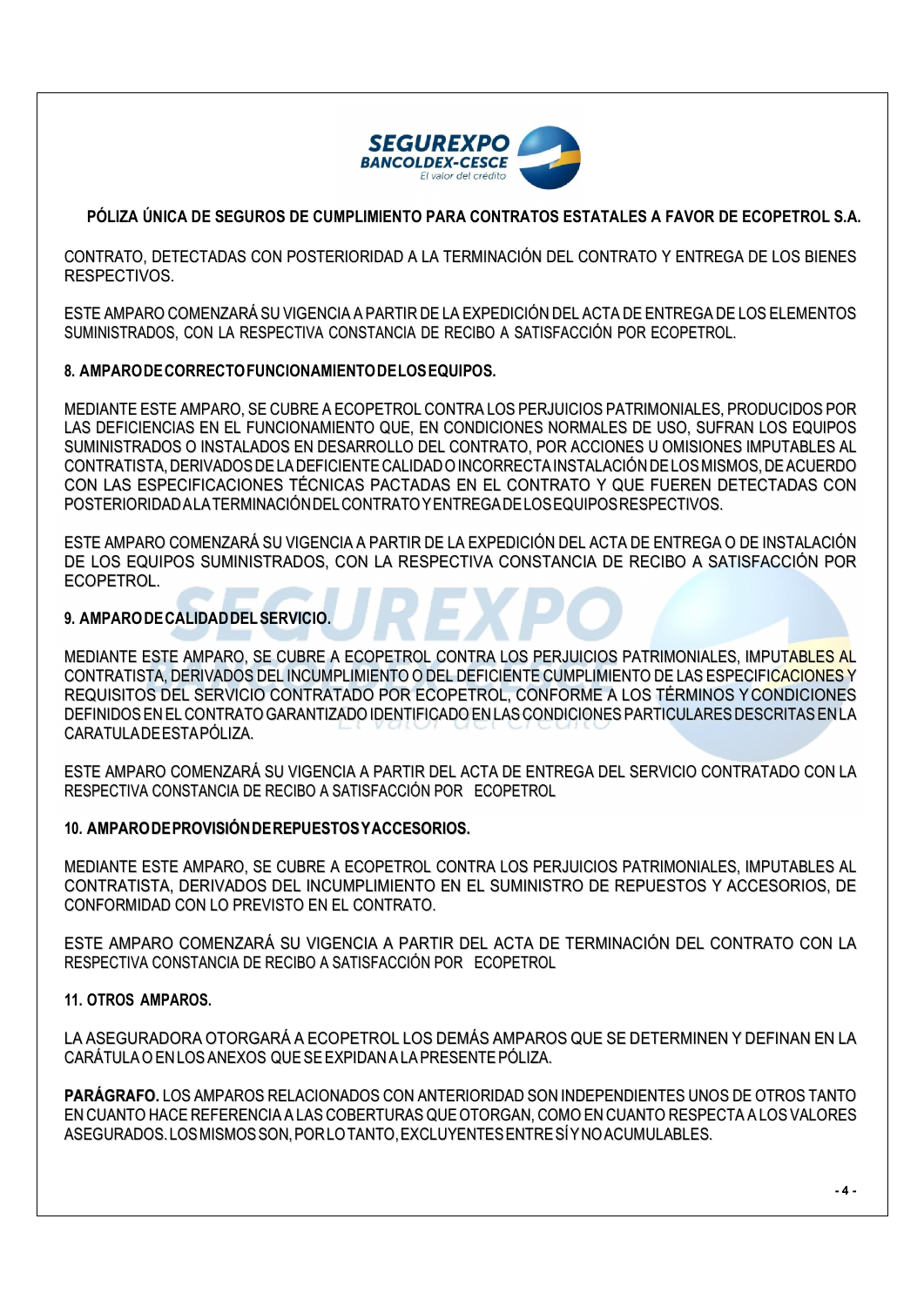

#### SECCIÓN II. EXCLUSIONES

LOS AMPAROS PREVISTOS EN LA PRESENTE PÓLIZA NO OPERAN EN LOS SIGUIENTES CASOS:

# 1. FUERZAMAYOROCASOFORTUITO

EN EL EVENTO DE FUERZA MAYOR, CASO FORTUITO O DE CUALQUIER OTRA CAUSAL LEGAL DE EXONERACIÓN DE RESPONSABILIDAD DEL CONTRATISTA.

#### 2. MODIFICACIONES AL CONTRATO ORIGINAL.

LOS PERJUICIOS PATRIMONIALES GENERADOS POR O RESULTANTES DEL INCUMPLIMIENTO IMPUTABLE AL CONTRATISTA ORIGINADO EN MODIFICACIONES INTRODUCIDAS AL CONTRATO ORIGINAL, SALVO QUE HAYA MEDIADOACEPTACIÓNDELASMISMASPORLAASEGURADORA, DELACUALEXISTACONSTANCIAESCRITA.

#### 3. LESIONESAPERSONASODAÑOSAPROPIEDADES.

LESIONES CAUSADAS POR EL CONTRATISTA O POR LOS TRABAJADORES AL SERVICIO DE ÉSTE, AL PERSONAL DE ECOPETROL O A PERSONAS DISTINTAS DEL MISMO, O DAÑOS CAUSADOS A LOS BIENES DE ECOPETROL O DE TERCEROS, OCURRIDOS DURANTE LA EJECUCIÓN DEL CONTRATO, NI LOS DERIVADOS, EN GENERAL, DE LA RESPONSABILIDAD CIVIL EXTRACONTRACTUAL DEL CONTRATISTA.

# 4. DEMÉRITOPORELTRANSCURSODELTIEMPO.

EL DEMÉRITO O DETERIORO NORMAL QUE SUFRAN LOS OBJETOS, BIENES U OBRA EJECUTADA CUBIERTOS POR LA PÓLIZA, COMO CONSECUENCIA DEL MERO TRANSCURSO DEL TIEMPO.

# SECCIÓN III. CONDICIONES GENERALES

#### 1. VIGENCIA.

La vigencia de los amparos otorgados por la presente póliza se hará constar en la carátula de la misma o mediante anexos, según la naturaleza de cada uno de ellos. La vigencia del amparo de cumplimiento en ningún caso podrá ser inferior al plazo de ejecuciónyliquidacióndelcontrato.

La vigencia podrá ser prorrogada a solicitud de ECOPETROL o del contratista, cuando así se manifieste. Si LA ASEGURADORA acepta la prórroga, expedirá los certificados o anexos en los que conste dicha modificación, con sujeción al pago de la prima correspondiente.

#### 2. RECLAMACIÓN DEL SINIESTRO

De conformidad con lo establecido por el artículo 1077 del Código de Comercio, la Ley 80 de 1993 y el Manual de Contratación de ECOPETROL expedido con fundamento en el artículo 76 de la ley 80 de 1993, ECOPETROL deberá demostrar tanto la ocurrencia del siniestro como la cuantía de la pérdida y corresponderá a la aseguradora demostrar los hechos o circunstancias excluyentes de su responsabilidad.

Se podrá acreditar la ocurrencia del siniestro así: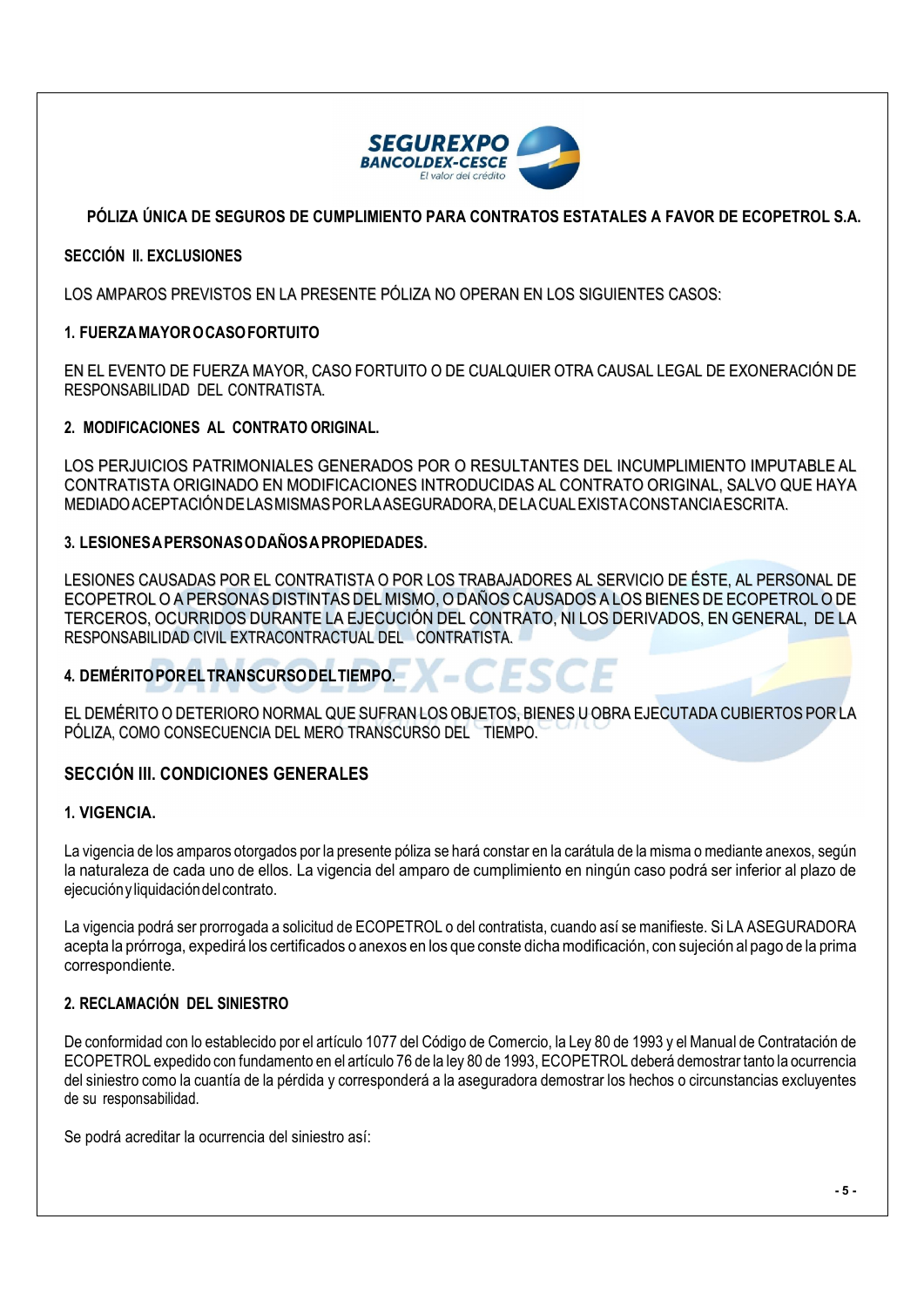

#### 2.1. En el eventode caducidad.

Mediante el acto administrativo motivado debidamente ejecutoriado por el cual se decrete la caducidad del contrato, el cual deberá haber sidonotificado tantoa LAASEGURADORAcomo al contratista, de conformidadconloestablecido en el artículo 44 del Código Contencioso Administrativo.

# 2.2. Para hacer efectivo el pago de multas o de la cláusula penal.

Mediante la entrega a LA ASEGURADORA de la decisión motivada por la cual se disponga el pago de la multa o cláusula penal, con arreglo a los términos y condiciones delrespectivo contrato objeto de la cobertura.

#### 2.3. Enlosdemáseventos.

Para todos los contratos celebrados por ECOPETROL en los demás eventos en que hubiese lugar a presentar reclamación bajo la póliza, mediante la entrega a LAASEGURADORAde los documentos o pruebas queacreditenla ocurrencia del siniestro y la cuantía de los perjuicios objeto de la reclamación, de conformidad con lo establecido en el artículo 1077 del Código de Comercio.

# 3. DEMOSTRACIÓN DE LA CUANTÍA A INDEMNIZAR.

Se podrá probar la cuantía de la pérdida, según el caso: Con el acta de liquidación del contrato; con el acto administrativo en firme de liquidación unilateral del contrato; con la decisión debidamente motivada mediante la cual se reclame el pago de una multa o de la cláusula penal, acompañada del texto del contrato en el cual se hubiere estipulado la aplicación de la misma, o mediante cualquier otro medio probatorio que permita acreditar el monto de la pérdida sufrida según se establece en el artículo 1077 del Código de Comercio.

# 4. PAGO DEL SINIESTRO

# El valor del crédito

De conformidad con lo previsto en el artículo 1110 del Código de Comercio, la indemnización podrá ser pagada en dinero, o mediante lareposición,reparaciónoreconstrucción delosbienesasegurados, a opción de LAASEGURADORA.

Si se opta porindemnizar mediante la entrega de una suma de dinero, de conformidad con loseñalado en el artículo 1080 del Código de Comercio, este pago se efectuará así:

- a) Para el caso del numeral 2.1., dentro del mes siguiente a la comunicación escrita que dirija ECOPETROL a LA ASEGURADORA, acompañada del correspondiente acto administrativo, debidamente ejecutoriado, mediante el cual se declare la caducidad del contrato y del acta de liquidación del mismo o de la resolución ejecutoriada mediante la cuál se adopte su liquidación unilateral.
- b) Para los casos de los numerales 2.2 y 2.3, dentro del mes siguiente a la entrega de la comunicación escrita que le dirija ECOPETROL a LA ASEGURADORA, acompañada de los documentos que acrediten la ocurrencia del siniestro y cuantía de los periuicios.

# 5. SUMA ASEGURADA

La responsabilidad de LA ASEGURADORA con respecto de cada amparo se limita al valor establecido como suma asegurada en la carátula o en los anexos que se expidan con fundamento en ella y no excederá, en ningún caso, de dicha suma, de conformidad con lo establecido en el artículo 1079 del Código de Comercio.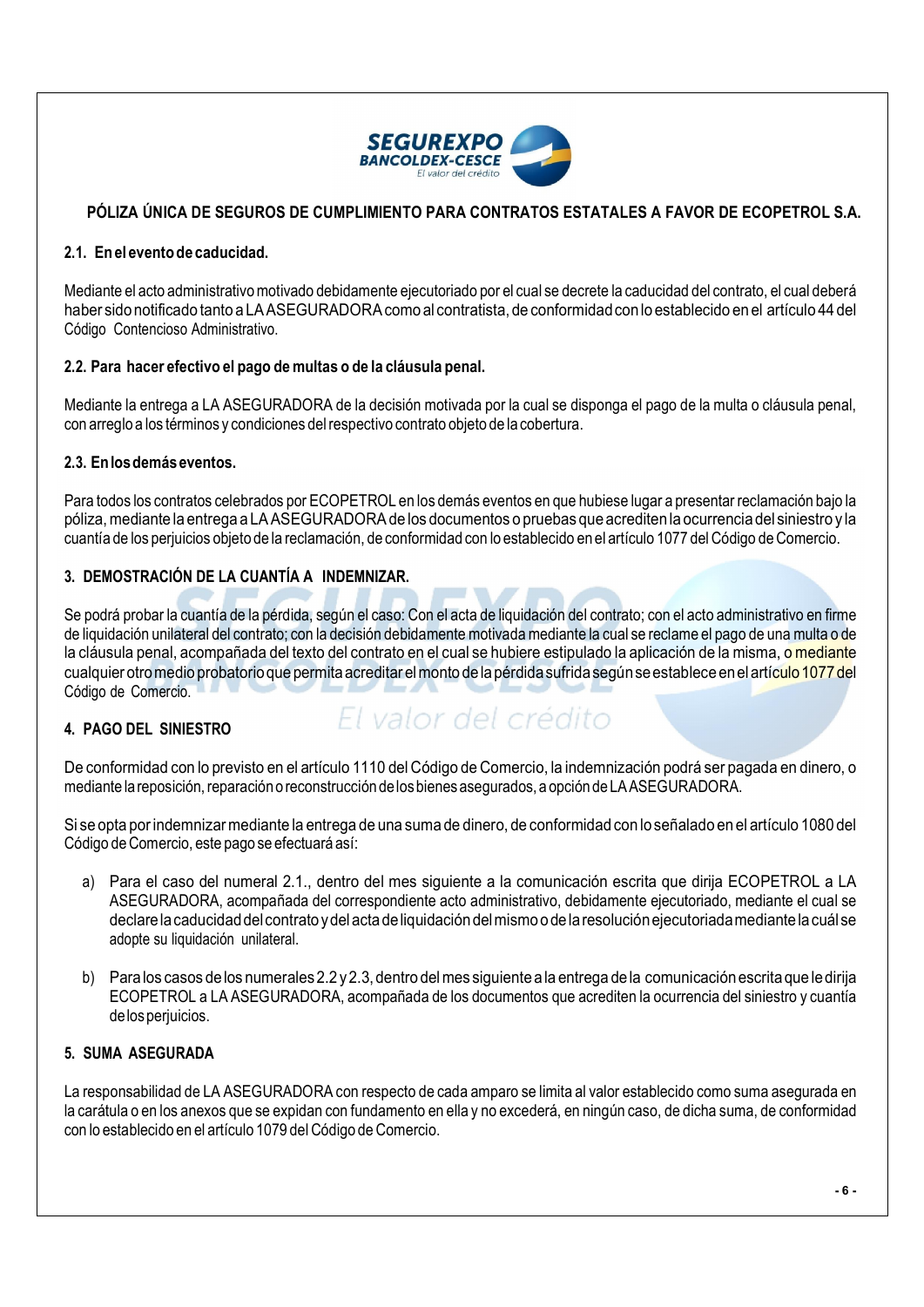

El monto del valor asegurado podrá restablecerse previa aceptación expresa por parte de LA ASEGURADORA, cuando exista solicitud formal de ECOPETROL o del contratista, dando de esa manera lugar al cobro adicional de prima la cuál deberá ser pagadapreviamente poreltomadordel seguro.

# 6. COMPENSACIÓN DE OBLIGACIONES

Si ECOPETROL fuere deudora del contratista por cualquier concepto en virtud del contrato garantizado al momento de presentación de la reclamación judicial o extrajudicial del siniestro, ECOPETROL deberá compensar los valores adeudados, de conformidad con lo señalado en los artículos 1714 y siguientes del Código Civil, disminuyendo de esa forma el monto de la indemnización apagarpor parte deLAASEGURADORAaECOPETROL.

# 7. SUBROGACIÓN

En virtud del pago de la indemnización, de acuerdo con el artículo 1096 del Código de Comercio, en concordancia con el artículo 203 del Decreto 663 de 1.993 (E.O.S.F.) Estatuto Orgánico del Sistema Financiero, LA ASEGURADORA se subroga hasta concurrencia del importe pagado por ésta, en los derechos que ECOPETROL tuviere contra el contratista, derivados de la ocurrencia del siniestro.

#### 8. CESIÓN DEL CONTRATO

Si por incumplimiento del contratista, LA ASEGURADORA resolviera continuar con la ejecución del contrato y ECOPETROL estuviese de acuerdo con ello, el contratista acepta desde ahora la cesión del contrato a favor de LA ASEGURADORA.

# 9. SEGUROS COEXISTENTES

De conformidad con lo establecido en el Código de Comercio, en caso de existir en el momento del siniestro otros seguros en los cuales se cubran los mismos amparos, respecto del mismo contrato, el importe de la indemnización a que haya lugar se distribuirá entre los aseguradores en proporción a las cuantías de sus respectivos contratos de seguros, sin exceder en ningún caso la suma aseguradaestablecidaenelcontrato.

#### 10. NOEXPIRACIÓN POR FALTA DEPAGOEN LAPRIMA EIRREVOCABILIDAD

La presente póliza no expirará por falta de pago de la prima, ni la misma será revocable en forma unilateral por parte de LA ASEGURADORA o del contratista.

#### 11. CONDUCTA DEL TOMADOR DEL SEGURO

Se deja constancia de que a ECOPETROL no le serán oponibles por parte de LA ASEGURADORA las excepciones o defensas provenientes de la conducta del tomador del seguro, en especial las derivadas de las inexactitudes o reticencias en que este hubiere incurrido con ocasión de la contratación del seguro o de su omisión en cuanto al deber de informar sobre la agravación del estado delriesgo, ni en general cualesquiera otras excepciones que posea laASEGURADORAen contra del contratista.

#### 12. NOTIFICACIÓN Y RECURSOS

ECOPETROL deberá notificar oportunamente a LA ASEGURADORA los actos administrativos que se profieran por o con ocasión del contrato garantizado, en especial los de caducidad y liquidación unilateral del contrato, teniendo ésta derecho a interponer los recursos legales pertinentes contra dichos actos administrativos, de conformidad con lo establecido en el Código Contencioso Administrativo.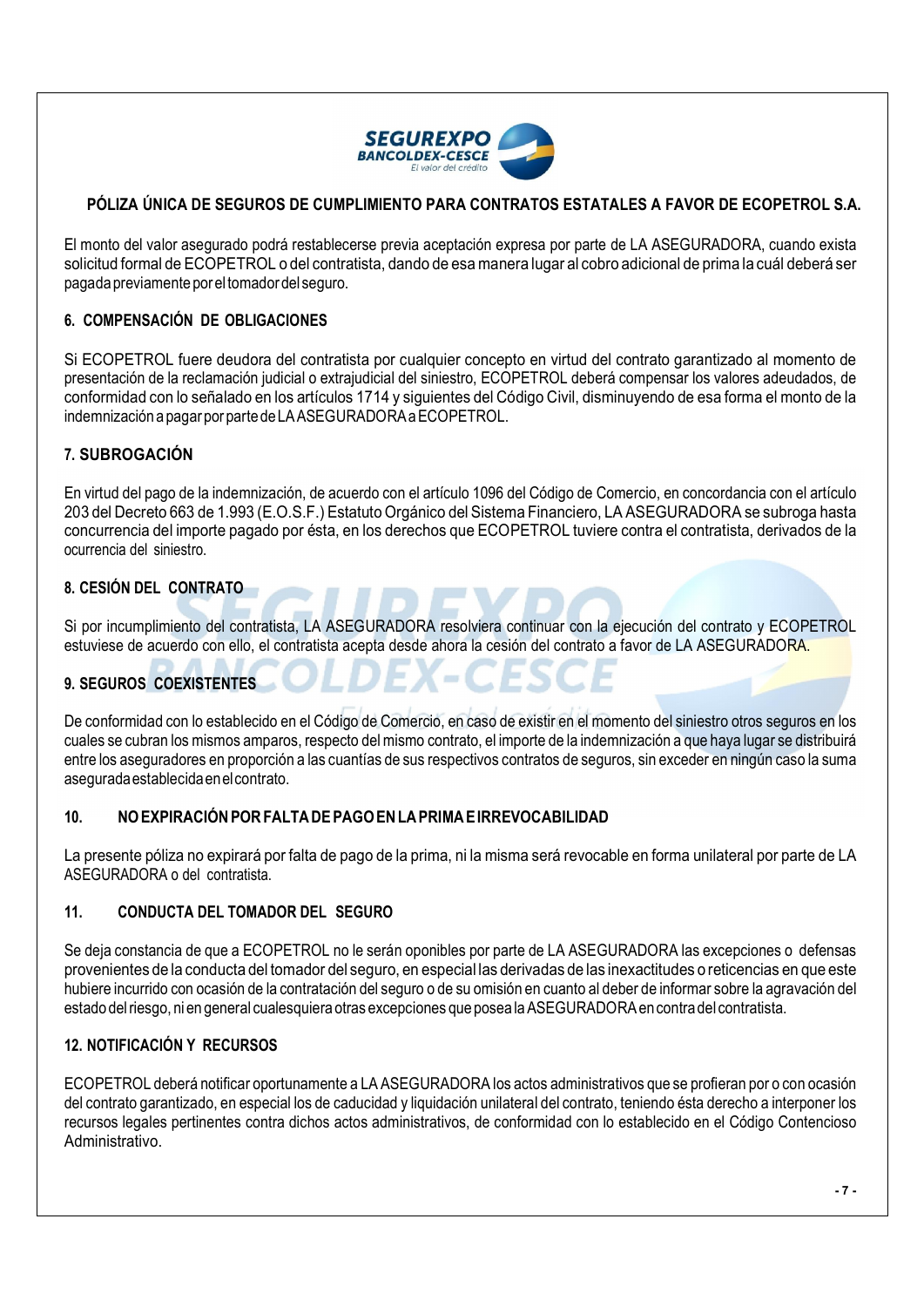

# 13. MODIFICACIONES

En los casos en que el valor del contrato o la vigencia del mismo fueren aumentados o disminuidos o, en general cuando las estipulaciones del contrato originalfueren enalgunaotraformamodificadas de acuerdoconlaley porlaspartes, larespectiva modificación del seguro a que hubiere lugar, para que sea exigible a LA ASEGURADORA, deberá haber sido previamente aceptadaporesta.

Igualmente, LA ASEGURADORA podrá exigir al contratista, previo a la expedición del anexo respectivo, el pago de la prima y la firma de las contragarantías a que hubiere lugar con motivo de la modificación.

#### 14. LLAMAMIENTO EN GARANTÍA

Cuando la discusión acerca del incumplimiento o no del contrato se ventile en un proceso arbitral entre ECOPETROL y el contratista, LA ASEGURADORA se compromete de antemano a acudir o aceptar el llamamiento en garantía que se le haga al interior dedichoproceso.

#### 15. VIGILANCIA

LA ASEGURADORA tiene derecho a ejercer la vigilancia del contratista en la ejecución del contrato, para lo cual ECOPETROL le prestarálacolaboración necesaria. En los casos en los cuales el contrato tenga por objeto asuntos relacionados con el orden público y la seguridad nacional, ECOPETROL podrá prohibir o limitar esta facultad a la ASEGURADORA.

ECOPETROL se compromete a ejercer estricto control sobre el desarrollo del contrato y sobre el manejo de los fondos y bienes correspondientes dentro de las atribuciones legales que dicho control le confiere.  $\bigcap I$ 

#### 16. COASEGURO

En caso de existir coaseguro al que se refiere el artículo 1095 del Código de Comercio, el importe de la indemnización a que haya lugar se distribuirá entre los aseguradores en proporción de las cuantías de sus respectivos seguros, sin que exista solidaridad entre las aseguradoras participantes y sin exceder de la suma asegurada bajo el contrato de seguro.

#### 17. PROCESOS CONCURSALES

ECOPETROL se obliga a hacer valer sus derechos dentro de cualquier proceso concursal o preconcursal previsto en la legislación colombiana, en el que llegare a ser admitido el contratista, en la forma en que debería hacerlo si careciese de la garantía otorgada por la presente póliza, sus certificados de aplicación y sus amparos, dando aviso a LA

ASEGURADORA de tal conducta. El incumplimiento de esta obligación acarrearía para ECOPETROL las consecuencias consignadas en el artículo 1078 del Código de Comercio.

#### 18. PRESCRIPCIÓN

La prescripción de las acciones derivadas del presente contrato se regirá de acuerdo con el artículo 1081 del Código de Comercio y demás leyes que lo adicionen o modifiquen o de cualquier otra ley especial que sea aplicable al caso.

# 19. CLÁUSULAS INCOMPATIBLES